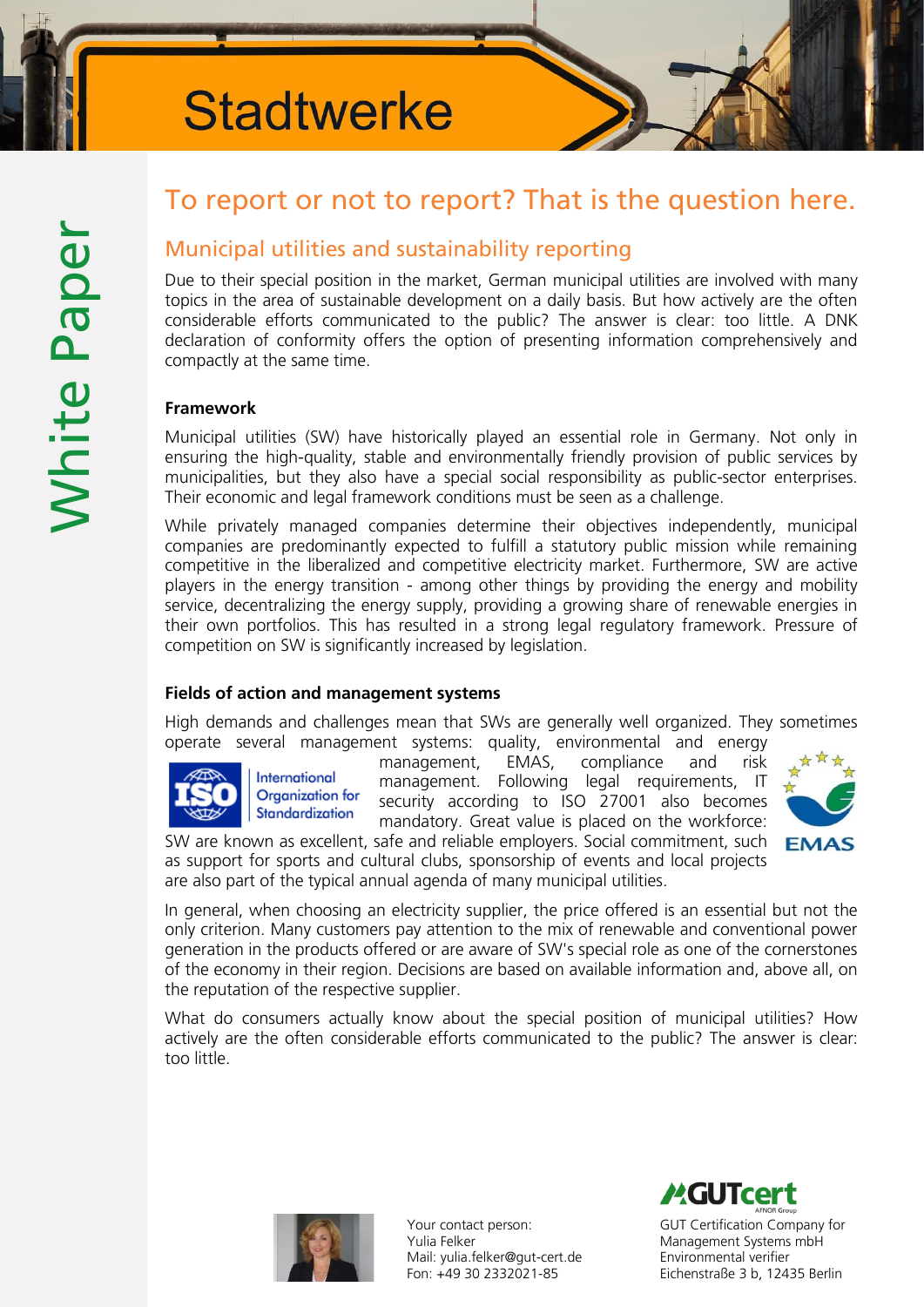### Previous and possible communication channels

Usually, the communication of the SW with various relevant interest groups (stakeholders) is broadly diversified: Owners and donors are informed through official channels and at regular meetings; politically relevant issues are brought out to the political arena in the working groups and associations; the image to the general public is organized through the internet presence and individual publications as well as sponsoring. EMAS-validated SW also publish an annual environmental statement, which contains detailed information on environmental performance and developments, but (usually) only highlights the environmental dimension.

Comprehensive (CSR or sustainability) reporting, on the risks and opportunities arising from the company's environment, not related to individual topics and fields of action, but to all three dimensions of stable or sustainable development - economic, environmental and social hardly takes place. Research conducted by GUTcert last year showed that less than five percent of German municipal utilities produce a regular CSR or sustainability report.

What strategic orientation does the corporate context bring? What goals and measures are derived from this and implemented? What does this mean in concrete terms for municipalities and communities? These are the key questions from sustainability reporting, which makes coherent and transparent communication for the municipality, customers, partners, NGOs, citizens' initiative and not least for own employees and is of interest.

Much of the information relevant to sustainability has been part of SW's annual reports for years. This is where key risks and opportunities are explained and a large number of so-called non-financial indicators are published (i.e., those indicators that represent performance related to the business). Legislation only requires the company to refer to non-financial indicators in the management report if these are relevant for assessing the current situation or the expected development of the company and the reporting company is a large corporation as defined by the German Commercial Code (HGB). Since 2017, a reporting obligation on "non-financial"



aspects has applied in Germany for large capital marketoriented companies - i.e. if more than 500 employees are employed and sales or profits are greater than 40 or 20 million euros. This means that most German SWs are generally exempt from the reporting obligation.

In this context, however, the following questions arise: If the SW don't have to report, shouldn't they? Or are there valid reasons that justify the effort?

## ACTUAL situation

Due to their special position in the market, German SEs deal with many issues in the field of sustainable development on a daily basis anyway. Data collection of non-financial indicators is available for the most part (through the operation of various management systems). There is also a need to communicate about their own performance to the outside world,



Your contact person: Yulia Felker Mail: [yulia.felker@gut-cert.de](mailto:yulia.felker@gut-cert.de) Fon: +49 30 2332021-85

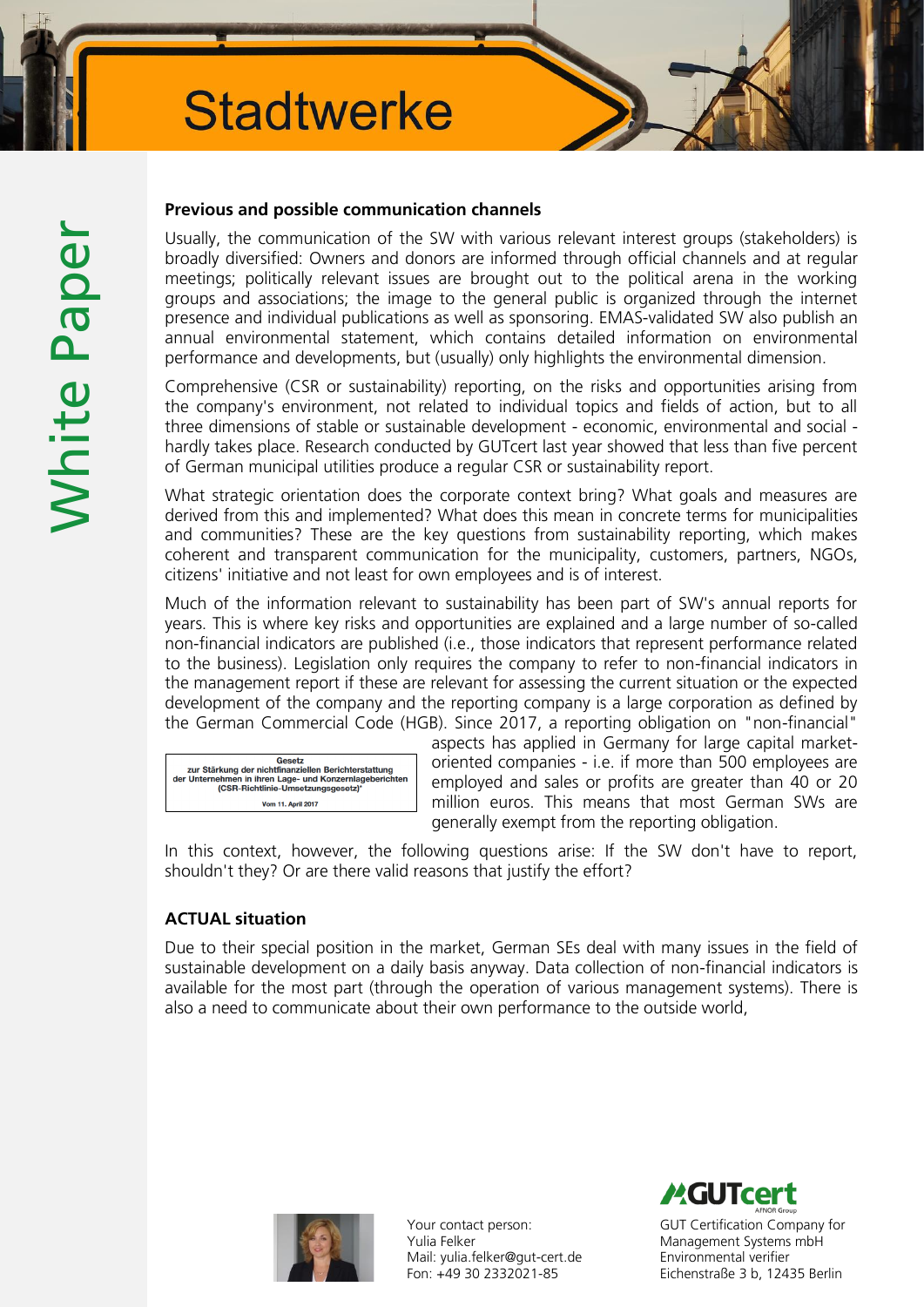has already been recognized. What is missing is systematic and comprehensive reporting on the issues that are generally recognized as relevant to sustainable development.

# **Opportunities**

A bundled, interesting, balanced and structured presentation of the company's situation and strategy gives SWs an opportunity to talk about their own deeds and to position themselves more clearly among the competition and raise their own profile. Experience shows that such reports are also seen as one of the most important sources of information, especially for potential employees and junior staff.

The internal power of reporting should not be underestimated. This involves systematic and periodic reporting: as a rule, a sustainability report goes out every two years at the latest. Goals, achievements and developments are accounted for, new goals are set and backed up with measures. This means that in the background of CSR or sustainability reporting, an internal sustainability management system (NMS) must be in place to manage and control the planned activities. A growing transparency about own activities in all areas brings the development. A comprehensive corporate strategy finds its traits. In the optimal case, the issued report is only the 'by-product' of the existing NMS.

### Risks

Reporting means comparability and benchmarking. For example, a published report can be analyzed and ranked without further corporate approval. How big are the risks here?

A distinction should be made: Some ratios or indicators have been benchmarked for a long time, including economic ratios such as turnover or profit; specific values such as percentage of renewable energy in the energy mix; unavailability of electricity and gas per connection; damage rate in the water pipe network or delay rate in public transport companies (if relevant); number of occupational accidents, etc. Other indicators, mainly non-financial, are not benchmarked even after the report publication. What work models are preferred and offered? Which associations or events are supported? Which projects are sponsored? All these actions depend on a very concrete local situation and cannot be compared per se with other municipalities and regions. What can be compared at this point is the quality of reporting.

## Quality and effort of reporting

Quality and comparability in reporting is made possible by applying recognized catalogs, for example from Global Reporting Initiative (GRI) or the German Sustainability Code (DNK). Since SW operates nationwide, they can draw on the German reporting standard. The DNK is defined in a much more compact way than the GRI indicator set and is particularly suitable for



those new to this subject. Nevertheless, it fulfills all requirements of the reporting obligation on non-financial indicators in Germany and the EU.



Your contact person: Yulia Felker Mail: [yulia.felker@gut-cert.de](mailto:yulia.felker@gut-cert.de) Fon: +49 30 2332021-85

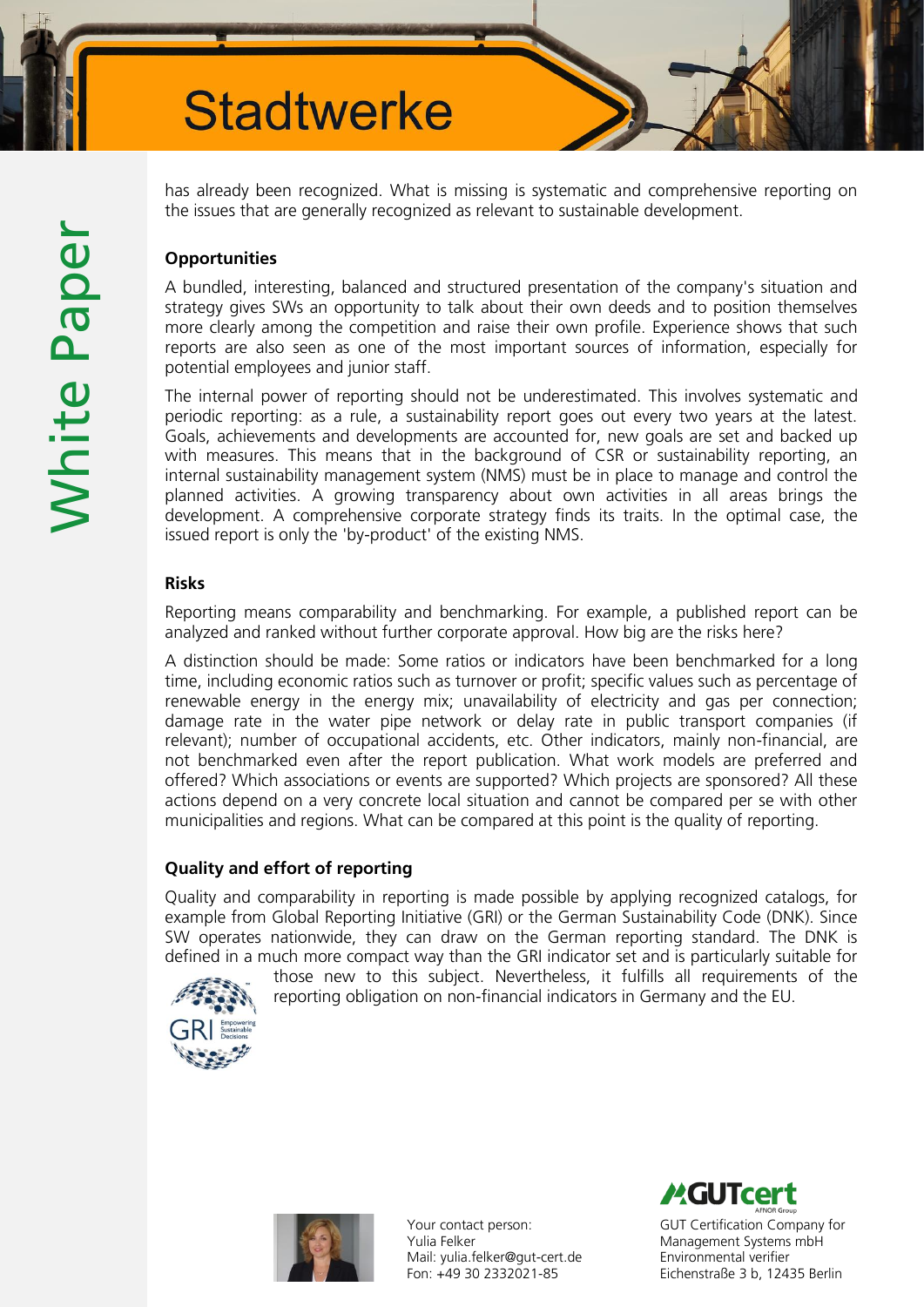# **Stadtwerke**

White Paper White Paper

The sustainability declaration according to the Sustainabilit Code consists of four areas: strategy, process management environment and society. These contain a total of 20 criteria which must be reported on quantitatively and qualitatively as

well as systematically. This means that a common thread must be traceable for each topic area: from a strategic decision by the management to the implementation and presentation of the associated key figures as well as a subsequent reflection of the results by the company management.

| ty  |  |
|-----|--|
| ıt, |  |
| a,  |  |
| חר  |  |

Deutscher NACHHALTIGKEITS Kodex

|        | <b>Strategie</b>                                                                                           | Prozessmanagement                                                                                                                                                            | <b>Umwelt</b>                                                                                                            | <b>Gesellschaft</b>                                                                                                                                                                            |
|--------|------------------------------------------------------------------------------------------------------------|------------------------------------------------------------------------------------------------------------------------------------------------------------------------------|--------------------------------------------------------------------------------------------------------------------------|------------------------------------------------------------------------------------------------------------------------------------------------------------------------------------------------|
|        | Kriterien 1-4                                                                                              | Kriterien 5-10                                                                                                                                                               | Kriterien 11-13                                                                                                          | Kriterien 14-20                                                                                                                                                                                |
| ٠<br>٠ | Strategische Analyse<br>und Maßnahmen<br>· Wesentlichkeit<br>Ziele<br>· Tiefe der Wert-<br>schöpfungskette | Verantwortung<br>٠<br>· Regeln und Prozesse<br>Kontrolle<br>٠<br>Anreizsysteme<br>٠<br>Beteiligung von<br>٠<br>Anspruchsgruppen<br>Innovations-und<br>٠<br>Produktmanagement | Inanspruchnahme<br>٠<br>natürlicher<br>Ressourcen<br>Ressourcen-<br>٠<br>management<br>Klimarelevante<br>٠<br>Emissionen | Arbeitnehmerrechte<br>Chancengerechtigkeit<br>٠<br>Qualifizierung<br>٠<br>Menschenrechte<br>۰<br>Gemeinwesen<br>Polit. Einflussnahme<br>Gesetzes-/<br>۰<br>richtlinien-<br>konformes Verhalten |

In addition, the "comply or explain" approach applies.

A company reports how it complies with the Code criteria (comply) or plausibly explains why a criterion is not reported (explain). To illustrate, "The indicator cannot be reported if the required data are not yet available for the first publication." However, such an answer becomes plausible with an addition: "The data will now be systematically collected and highlighted in the next report."

It is not a matter of perfection in presentation right from the first issue. The development process is much more important: a conscious discussion with relevant stakeholders, the determination of essential topics and fields of action, and a systematic processing of own goals and measures. True to the motto: The path is the goal.

When a declaration is completed (numerically documented performance indicators and textually described parts are put together for it), a rather formal review process takes place on the part of the DNK team. After a correction loop, the contents of the declaration are published on the DNK [platform.](http://www.deutscher-nachhaltigkeitskodex.de/de/datenbank/dnk-datenbank.html) In this way, the DNK participants also receive a public appearance via this channel, which also ensures good comparability with other reports due to the specified format. Positive effects of a DNK report as a communication tool internally and externally are not yet sufficiently recognized by SW: only the Göttingen SW are present on the DNK platform with two statements (2013 and 2015).

On the positive side, it should be noted that a large part of the content of the GSC

requirements is already covered by SW's existing internal reports. The more management systems are maintained, the less effort is required for the necessary data collection. The decisive factor is the depth of the reporting. Readers should be able to get an accurate picture, not superficial information. A world-famous PDCA cycle by Deming is not only applicable here, but also necessary.



#### How to conduct a GAP analysis

Last year we were asked this question by many companies. It is recommended to start with the selection of the reporting standard.

Which of the recognized catalogs best suits your company? Although "free" reporting is possible outside the reporting obligation, it is not advisable.



Your contact person: Yulia Felker Mail: [yulia.felker@gut-cert.de](mailto:yulia.felker@gut-cert.de) Fon: +49 30 2332021-85